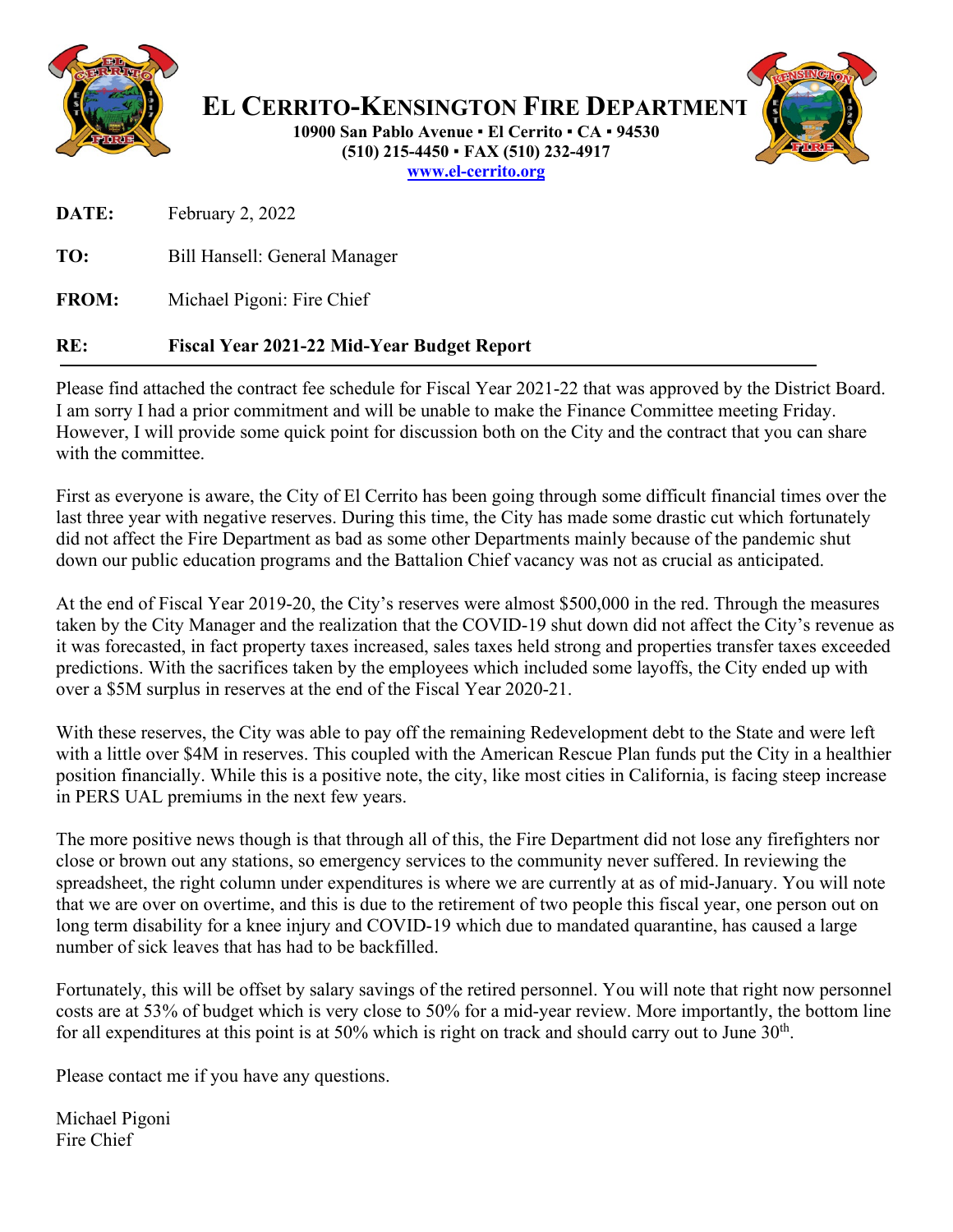## **CITY OF EL CERRITO /KENSINGTON FIRE PROTECTION DISTRICT**

## **Proposed Contract Fee for FY 2021-22**

## LINE ITEM DETAIL BUDGET EXPENDITURES

|       |                                      | <b>Adopted City</b><br>FY21-22 Budget | $\%$   | <b>Adopted</b><br><b>FY21-22 Fee</b> | Mid-Year            | $\frac{0}{0}$ |
|-------|--------------------------------------|---------------------------------------|--------|--------------------------------------|---------------------|---------------|
| 5100  | <b>SALARIES &amp; BENEFITS</b>       |                                       |        |                                      | <b>Expenditures</b> |               |
| 51110 | <b>Salaries</b>                      | \$5,583,637.00                        | 27.75% | \$1,549,459.27                       | \$745,707.71        | 48%           |
| 51130 | Temporary/Part-time Salaries         | \$1,500.00                            | 27.75% | \$416.25                             | \$8.33              | 2%            |
| 51140 | Overtime Pay                         | \$500,000.00                          | 27.75% | \$138,750.00                         | \$161,224.45        | 116%          |
| 51145 | FLSA Overtime pay                    | \$104,656.00                          | 27.75% | \$29,042.04                          | \$15,821.39         | 54%           |
| 51146 | Non Suppression Overtime pay         | \$50,000.00                           | 27.75% | \$13,875.00                          | \$3,178.49          | 23%           |
| 51150 | <b>Special Pay</b>                   | \$0.00                                | 27.75% | \$0.00                               | \$5,945.44          | 100%          |
| 51210 | <b>PERS Contributions</b>            | \$983,202.00                          | 27.75% | \$272,838.56                         | \$147,962.45        | 54%           |
| 51211 | <b>PERS UAL</b>                      | \$2,241,677.00                        | 27.75% | \$622,065.37                         | \$287,954.81        | 46%           |
| 51220 | <b>FICA/MEDICARE</b>                 | \$88,094.00                           | 27.75% | \$24,446.09                          | \$16,047.55         | 66%           |
| 51230 | <b>Medical Insurance</b>             | \$811,998.00                          | 27.75% | \$225,329.45                         | \$127,359.74        | 57%           |
| 51235 | Life & LTD Insurance                 | \$40,101.00                           | 27.75% | \$11,128.03                          | \$6,088.91          | 55%           |
|       | 51237 Allowances & Other Benefits    | \$155,800.00                          | 27.75% | \$43,234.50                          | \$23,777.03         | 55%           |
| 51240 | <b>Workers Compensation</b>          | \$154,332.00                          | 27.75% | \$42,827.13                          | \$42,827.13         | 100%          |
|       | <b>TOTAL</b>                         | \$10,714,997.00                       |        | \$2,973,411.67                       | \$1,583,903.40      | 53%           |
|       |                                      |                                       |        |                                      |                     |               |
| 5200  | <b>PROFESSIONAL SERVICES</b>         |                                       |        |                                      |                     |               |
| 52190 | Misc. Professional Services          | \$299,500.00                          | 33.33% | \$99,823.35                          | \$5,194.81          | 5%            |
| 52220 | <b>Medical Services</b>              | \$18,200.00                           | 33.33% | \$6,066.06                           | \$941.24            | 16%           |
| 52230 | <b>Other Technical Services</b>      | \$8,700.00                            | 33.33% | \$2,899.71                           | \$345.93            | 12%           |
|       | <b>TOTAL</b>                         | \$326,400.00                          |        | \$105,889.41                         | \$6,481.98          | 6%            |
|       |                                      |                                       |        |                                      |                     |               |
| 5300  | <b>PROPERTY SERVICES</b>             |                                       |        |                                      |                     |               |
| 53110 | <b>Utilities</b>                     | \$25,700.00                           | 0.00%  | \$0.00                               | \$0.00              | 0%            |
| 53230 | <b>Building Maintenance Services</b> | \$21,300.00                           | 33.33% | \$7,099.29                           | \$971.59            | 14%           |
| 53240 | Landscape/Park Maint Svcs            | \$54,500.00                           | 0.00%  | \$0.00                               | \$0.00              | 0%            |
| 53250 | Vehicle/Equip Maint Svcs             | \$150,000.00                          | 25.00% | \$37,500.00                          | \$6,301.22          | 17%           |
| 53290 | Misc. R&M Svcs                       | \$109,100.00                          | 33.33% | \$36,363.03                          | \$8,853.47          | 24%           |
| 53320 | Vehicle & Equip Lease                | \$0.00                                | 0.00%  | \$0.00                               | \$0.00              | 0%            |
| 53330 | Vehicle Replacement Rental Charge    | \$81,000.00                           | 18.83% | \$15,252.30                          | \$0.00              | 0%            |
| 53910 | <b>Solid Waste Services</b>          | \$8,000.00                            | 33.33% | \$2,666.40                           | \$1,440.51          | 54%           |
|       | <b>TOTAL</b>                         | \$449,600.00                          |        | \$98,881.02                          | \$17,566.79         | 18%           |
|       |                                      |                                       |        |                                      |                     |               |
| 5400  | <b>OTHER SERVICES</b>                |                                       |        |                                      |                     |               |
| 54210 | <b>Telephone Expenses</b>            | \$17,000.00                           | 20.00% | \$3,400.00                           | \$1,441.08          | 42%           |
| 54220 | Mobile/wireless Expenses             | \$10,728.00                           | 20.00% | \$2,145.60                           | \$510.17            | 24%           |
| 54230 | <b>Internet Services</b>             | \$36,904.00                           | 33.33% | \$12,300.10                          | \$2,069.60          | 17%           |
| 54240 | Software Licenses & Maintenance      | \$2,700.00                            | 33.33% | \$899.91                             | \$1,081.89          | 120%          |
| 54310 | Legal Notices & Advertisements       | \$2,500.00                            | 25.00% | \$625.00                             | \$0.00              | 0%            |
| 54410 | <b>Printing and Binding</b>          | \$3,500.00                            | 25.00% | \$875.00                             | \$157.66            | 18%           |
| 54610 | Travel & Training                    | \$41,000.00                           | 25.00% | \$10,250.00                          | \$2,031.66          | 20%           |
| 54910 | Dues & Subscriptions                 | \$15,570.00                           | 25.00% | \$3,892.50                           | \$438.88            | 11%           |
| 54990 | <b>Other Administrative Services</b> | \$9,500.00                            | 25.00% | \$2,375.00                           | \$223.26            | 9%            |
|       | <b>TOTAL</b>                         | \$139,402.00                          |        | \$36,763.11                          | \$7,954.20          | 22%           |